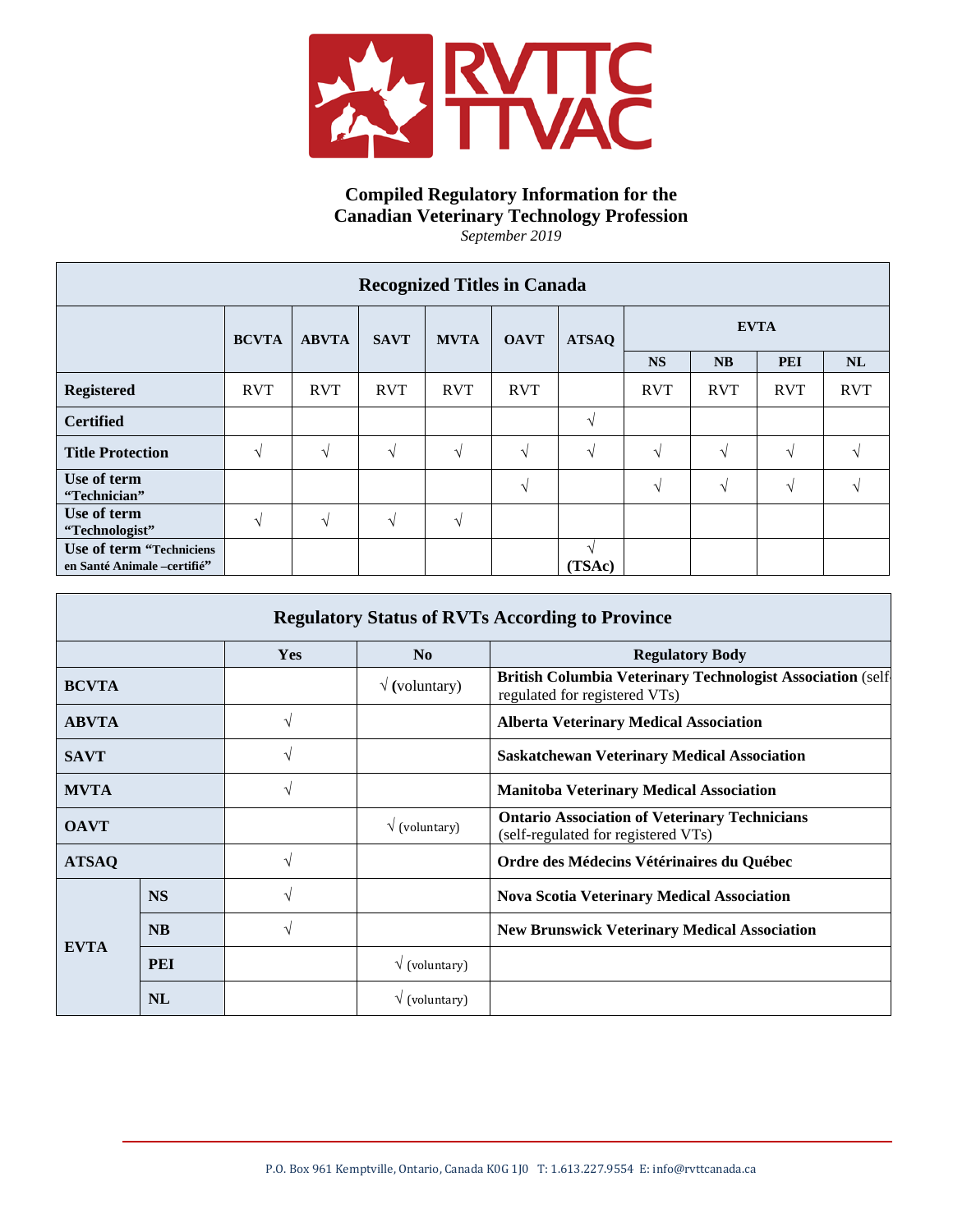

|              | Criteria Required to be Granted the Designation Registered or Certified                                                                                                                                                                                                                                                                                                                                                                                                                                                                                                                                                                                                                                                                                                                                                                                                                                                                                                                                                                                                                                                                                                                                                                                                                                                                                                                                                                                                                                                                                      |
|--------------|--------------------------------------------------------------------------------------------------------------------------------------------------------------------------------------------------------------------------------------------------------------------------------------------------------------------------------------------------------------------------------------------------------------------------------------------------------------------------------------------------------------------------------------------------------------------------------------------------------------------------------------------------------------------------------------------------------------------------------------------------------------------------------------------------------------------------------------------------------------------------------------------------------------------------------------------------------------------------------------------------------------------------------------------------------------------------------------------------------------------------------------------------------------------------------------------------------------------------------------------------------------------------------------------------------------------------------------------------------------------------------------------------------------------------------------------------------------------------------------------------------------------------------------------------------------|
| <b>BCVTA</b> | (i) is a graduate of:<br>(A) an animal health technology or veterinary technology program accredited by the<br>Canadian Veterinary Medical Association or Ontario Association of Veterinary<br>Technicians; or<br>(B) a non-accredited Canadian or foreign animal health technology or veterinary<br>technology program being not less than 2 years in duration;<br>(ii) in the case of subsection (i)(B) above, has:<br>(A) completed such further education (if any) as the Society may determine; and<br>(B) successfully passed the Society's practice examination or such other practice<br>examination recognized by the Society;<br>(iii) is a member in good standing with his or her governing regulatory body (if applicable);<br>and<br>(iv) is ordinarily resident in British Columbia;<br>(b) an Inactive Member is a Person who holds all of the qualifications of an Active<br>Member but who, on written notice to the Executive Director, intends to suspend<br>Professional Practice for a continuous period of not less than 6 months;<br>(c) a Retired Member is a former Active Member or Inactive Member who is fully<br>retired from Professional Practice;<br>(d) a Non-Resident Member is a Person who:<br>(i) holds all of the qualifications of an Active Member other than subsection (a)(iv) above;<br>and<br>(ii) ordinarily resides in a Canadian province or territory not having a governing regulatory<br>body;<br>(e) a Student Member is a Person who is enrolled in a program referenced in<br>subsection (a)(i) above. |
| <b>ABVTA</b> | Registration with the Alberta Veterinary Medical Association:<br>1. Submits proof of graduation from a CVMA or AVMA accredited program<br>2. Passed the VTNE                                                                                                                                                                                                                                                                                                                                                                                                                                                                                                                                                                                                                                                                                                                                                                                                                                                                                                                                                                                                                                                                                                                                                                                                                                                                                                                                                                                                 |
| <b>SAVT</b>  | 1. Submits proof of graduation from a formal course of study in Animal Health<br>Technology/Veterinary Technology as accredited by the CVMA and approved by the SVMA<br>2. Presently resides in Saskatchewan, or who resides outside the province of Saskatchewan but<br>is engaged in the practise of veterinary technology in the province of Saskatchewan<br>3. Submits acceptance of the Association Code of Ethics<br>4. Pays the prescribed fees<br>5. Passed the national exam as accepted by the CVMA and approved by the SVMA<br>6. A Letter of Standing is required from all jurisdictions in which veterinary technologists are<br>regulated where the applicant has held an association or college membership                                                                                                                                                                                                                                                                                                                                                                                                                                                                                                                                                                                                                                                                                                                                                                                                                                    |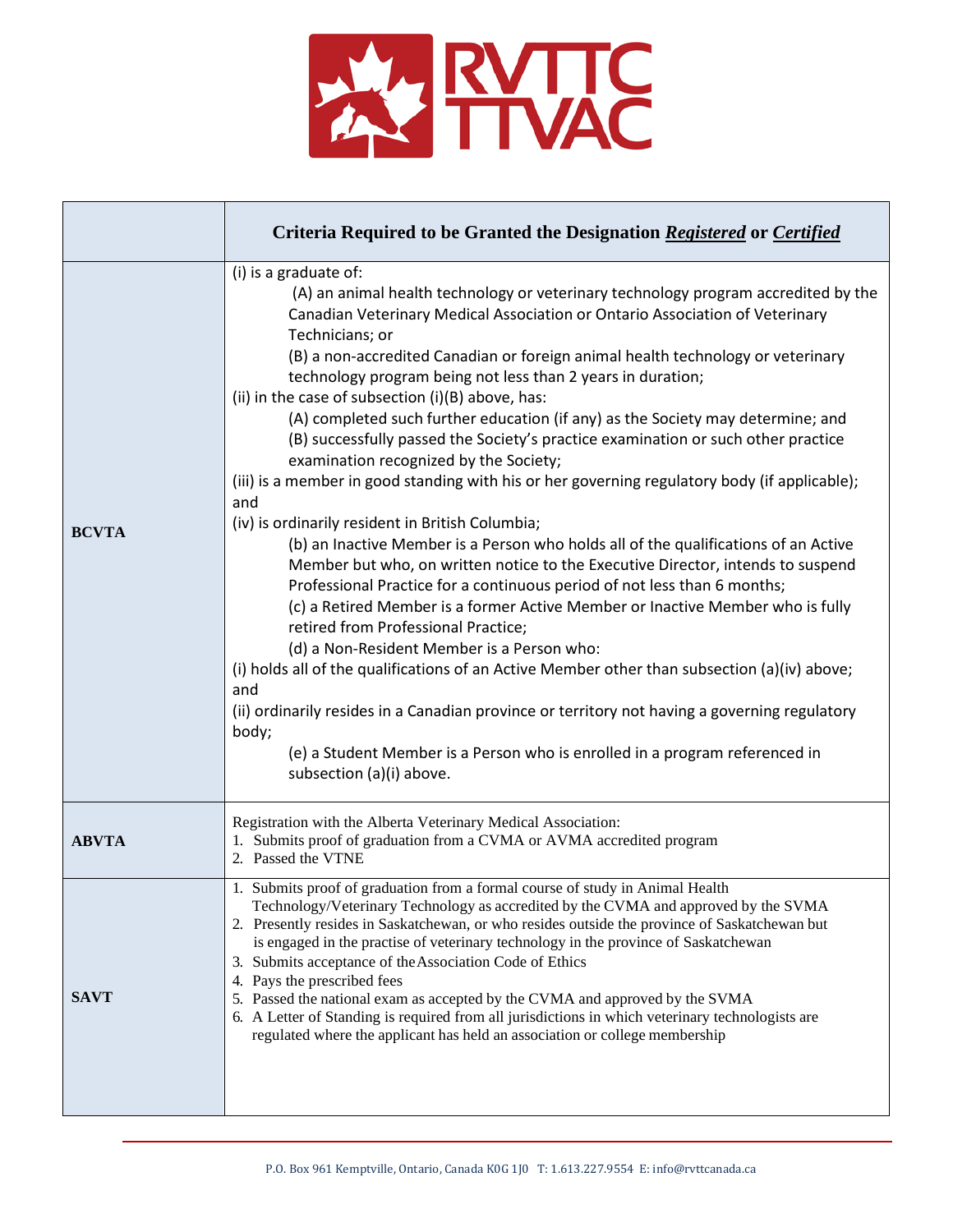

| <b>MVTA</b>  | 1. Submits proof of graduation from CVMA or AVMA accredited school<br>2. Passed the VTNE<br>3. Pays the prescribed fees<br>4. Member of MVMA and MVTA                                                                                                                                                                                                                                                                                                                                                                                                                                                                                                                                                                                                                                                                                                                                                                                                                                                                                                                                                                                                                                                                                                                                                                                                                                                                                                                                                                                                                                                                                                                                                                                                                                                                   |
|--------------|-------------------------------------------------------------------------------------------------------------------------------------------------------------------------------------------------------------------------------------------------------------------------------------------------------------------------------------------------------------------------------------------------------------------------------------------------------------------------------------------------------------------------------------------------------------------------------------------------------------------------------------------------------------------------------------------------------------------------------------------------------------------------------------------------------------------------------------------------------------------------------------------------------------------------------------------------------------------------------------------------------------------------------------------------------------------------------------------------------------------------------------------------------------------------------------------------------------------------------------------------------------------------------------------------------------------------------------------------------------------------------------------------------------------------------------------------------------------------------------------------------------------------------------------------------------------------------------------------------------------------------------------------------------------------------------------------------------------------------------------------------------------------------------------------------------------------|
| <b>OAVT</b>  | 1. Submits proof of graduation from an OAVT accredited college<br>2. Passed the VTNE<br>3. Participate in the OAVT Professionalism & Ethics Workshop<br>4. Submit a clear Criminal Record Check<br>5. Satisfy Continuing Education requirements on a bi-annual basis to maintain RVT status<br>6. Be current with membership dues and fees                                                                                                                                                                                                                                                                                                                                                                                                                                                                                                                                                                                                                                                                                                                                                                                                                                                                                                                                                                                                                                                                                                                                                                                                                                                                                                                                                                                                                                                                              |
| <b>ATSAQ</b> | 1. Be an Active (graduated) ATSAQ member (Section 3.1.1)<br>Can be received as a regular member, any qualified technician in one of the following ways:<br>A) DEC or attestation of completion of collegial studies in Natural Sciences of Quebec from<br>1972-1977 inclusively<br>B) DEC or certificate of completion of collegial studies in Natural Science Techniques du<br>Québec option Zootechnics<br>C) DEC or attestation of completion of collegial studies in Quebec in Animal Health<br>Technology.<br>D) DEC or attestation of completion of collegiate studies in Quebec in Techniques of the<br>natural environment option animal health.<br>E) Not having the diploma of Techniques in animal health from a CEGEP, but who was<br>performing in Quebec, the work of a technician in animal health on April 31, 1988, and whose<br>competence was recognized as relevant following the success of the ATSAQ review dated<br>December 9, 1989.<br>F) Anyone who is a member in good standing of an association of animal health technicians<br>or veterinary technicians from another province or state and who has passed the National<br>Animal Health Technician Examination (ENTSA) or other recognized national exam by the<br>board of directors.<br>G) Any person holding a collegial diploma in animal health techniques or the equivalent in a<br>Canadian educational institution outside Quebec recognized by the association of animal<br>health technicians or veterinary technicians in the province where the said establishment is<br>located and who has passed the National Examination of Animal Health Technicians (ENTSA)<br>or any other national exam recognized by the Board of Directors<br>http://www.atsaq.org/new/content/14/Section_III___MEMBRES.html<br>2. Passed the VTNE |
| <b>EVTA</b>  | 1. Submits proof of graduation from an Animal Health Technician / Technology, Veterinary<br>Technician / Technology Program accredited by CVMA/AVMA/OAVT or other program<br>recognized by the ATSAQ; OR who meets the licensing criteria established by their provincial<br>Veterinary Medical Association<br>2. Solemnly declares his/her willingness to uphold the honour and dignity of the profession in<br>accordance with the code of ethics of the Corporation<br>3. Pays the prescribed active membership fees<br>4. Passed the VTNE<br>NS – NSVMA licensing body – requires proof of EVTA registration, criminal records check<br>NB – NBVMA licensing body – requires proof of EVTA registration, criminal records check                                                                                                                                                                                                                                                                                                                                                                                                                                                                                                                                                                                                                                                                                                                                                                                                                                                                                                                                                                                                                                                                                     |